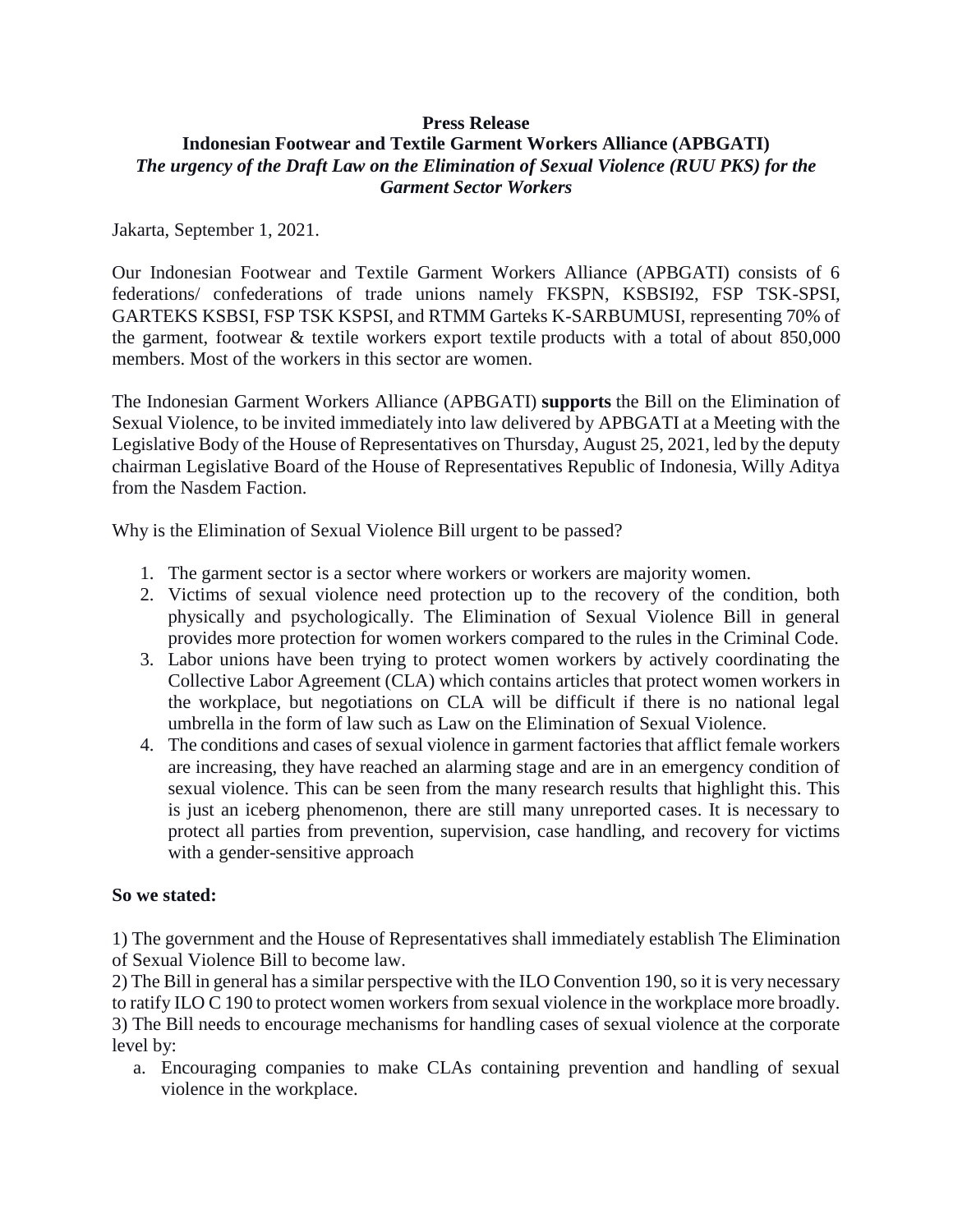b. Encouraging companies to have a mechanism for handling gender-based violence by involving unions in the company that relates/coordinates with the Integrated Service Center for Victims of Sexual Violence as mandated in this bill.

4) The House of Representatives and the Government shall conduct discussions of this bill in a participatory and inclusive manner.

This statement is signed by

Chief Presidium APBGATI Ary Joko Sulistiyo, SH